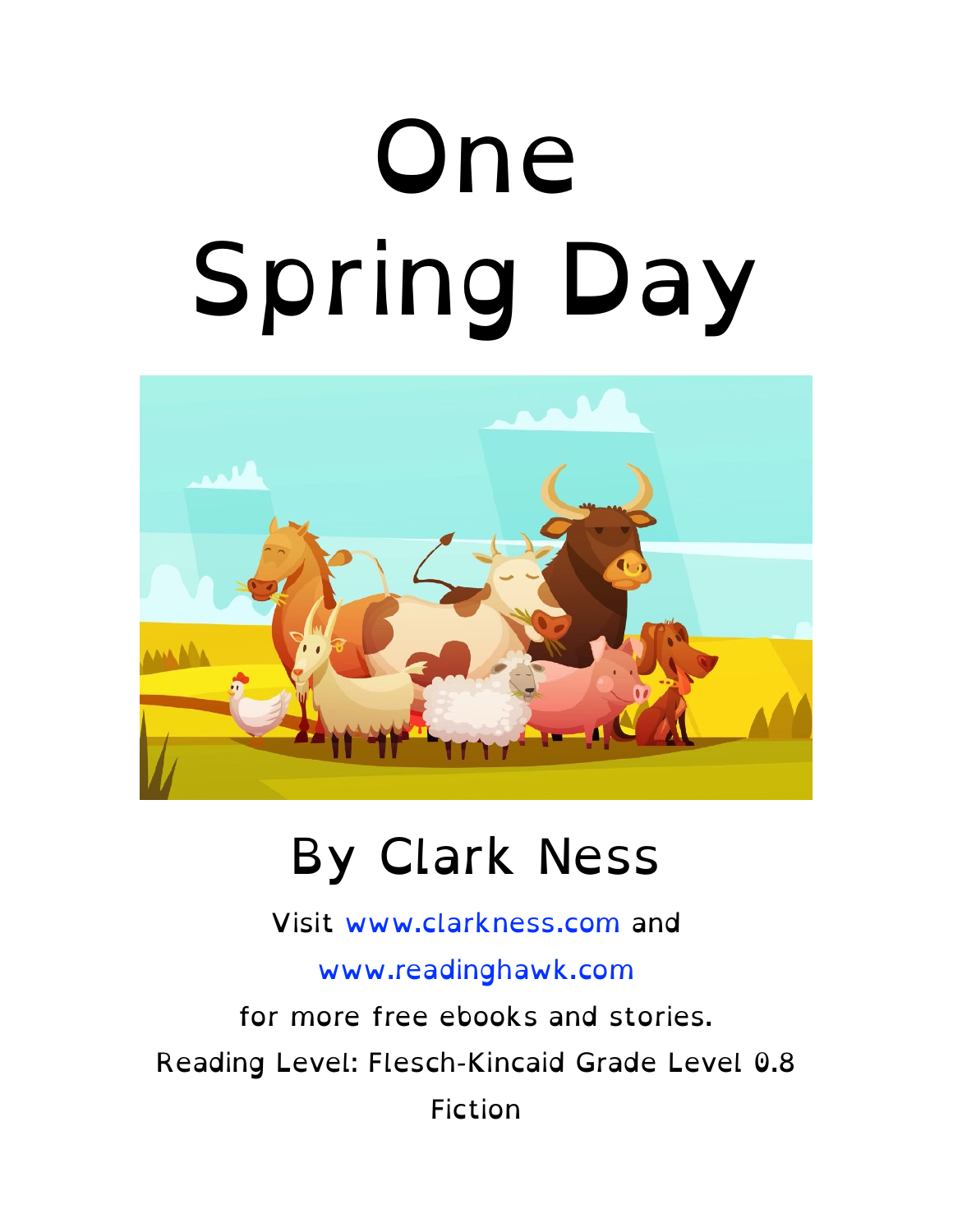

#### One spring day the farm animals got together.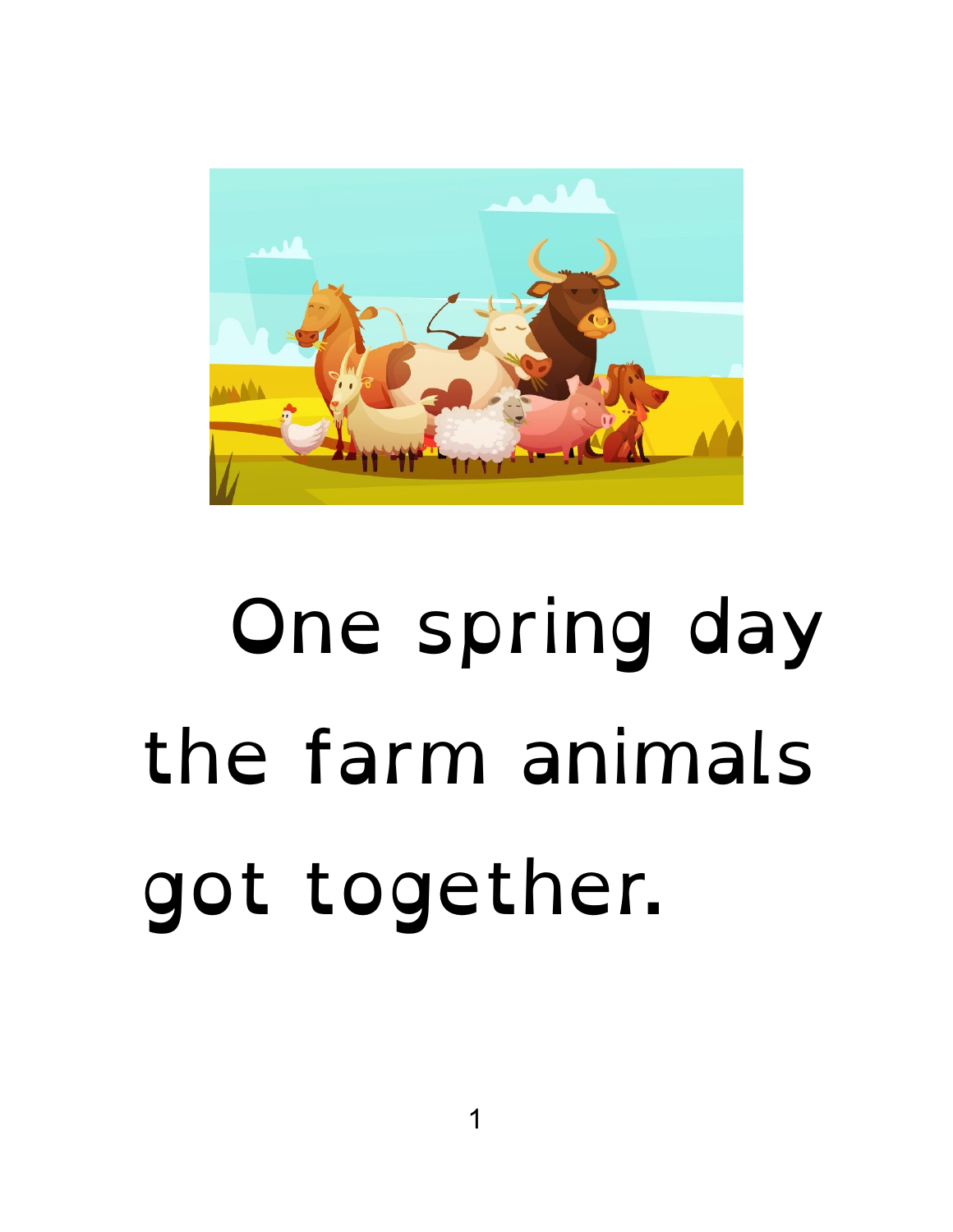

#### "It is a nice spring day," said the bull.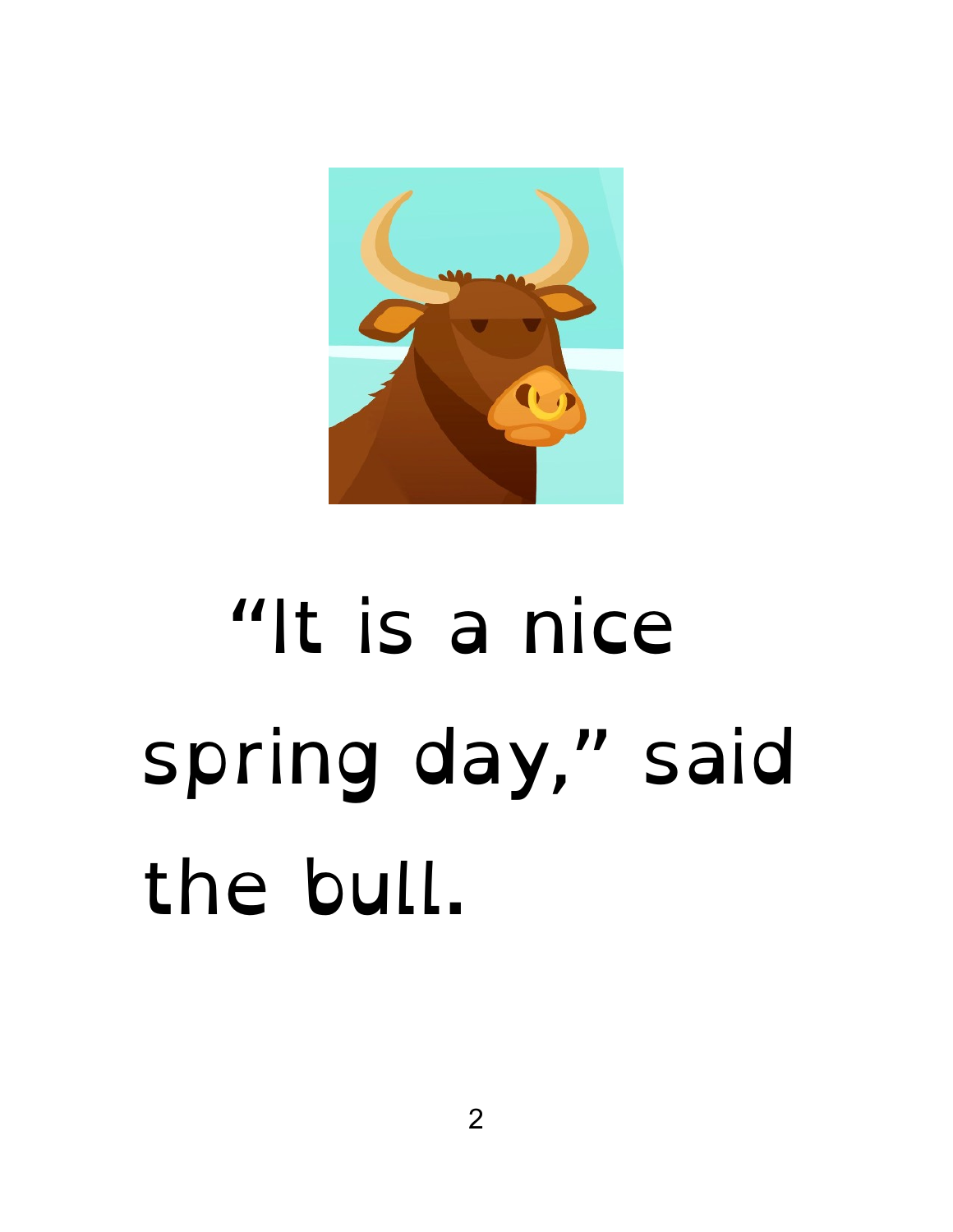

# "I think we all like nice spring days," said the goat.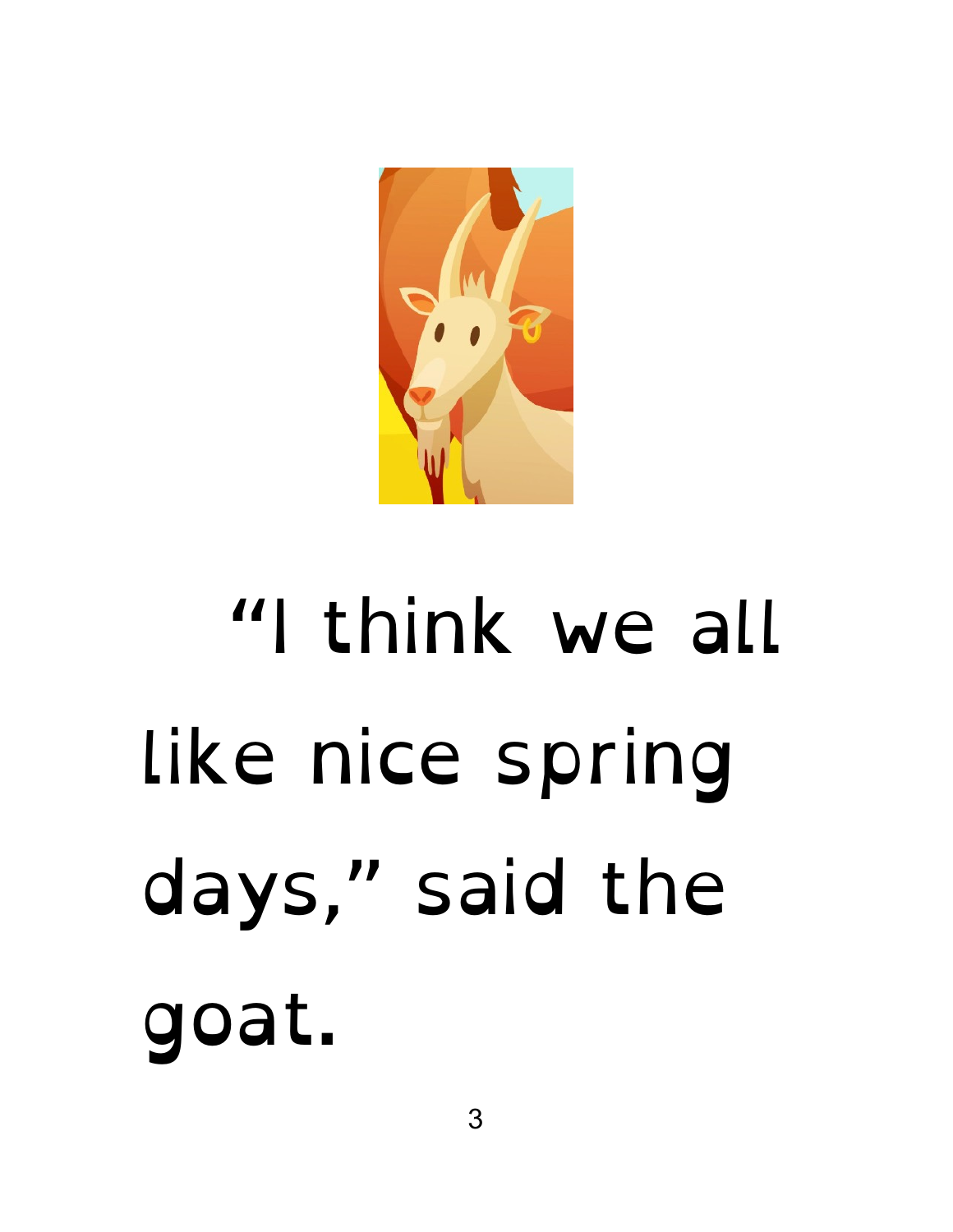

## "I really like spring," said the dog.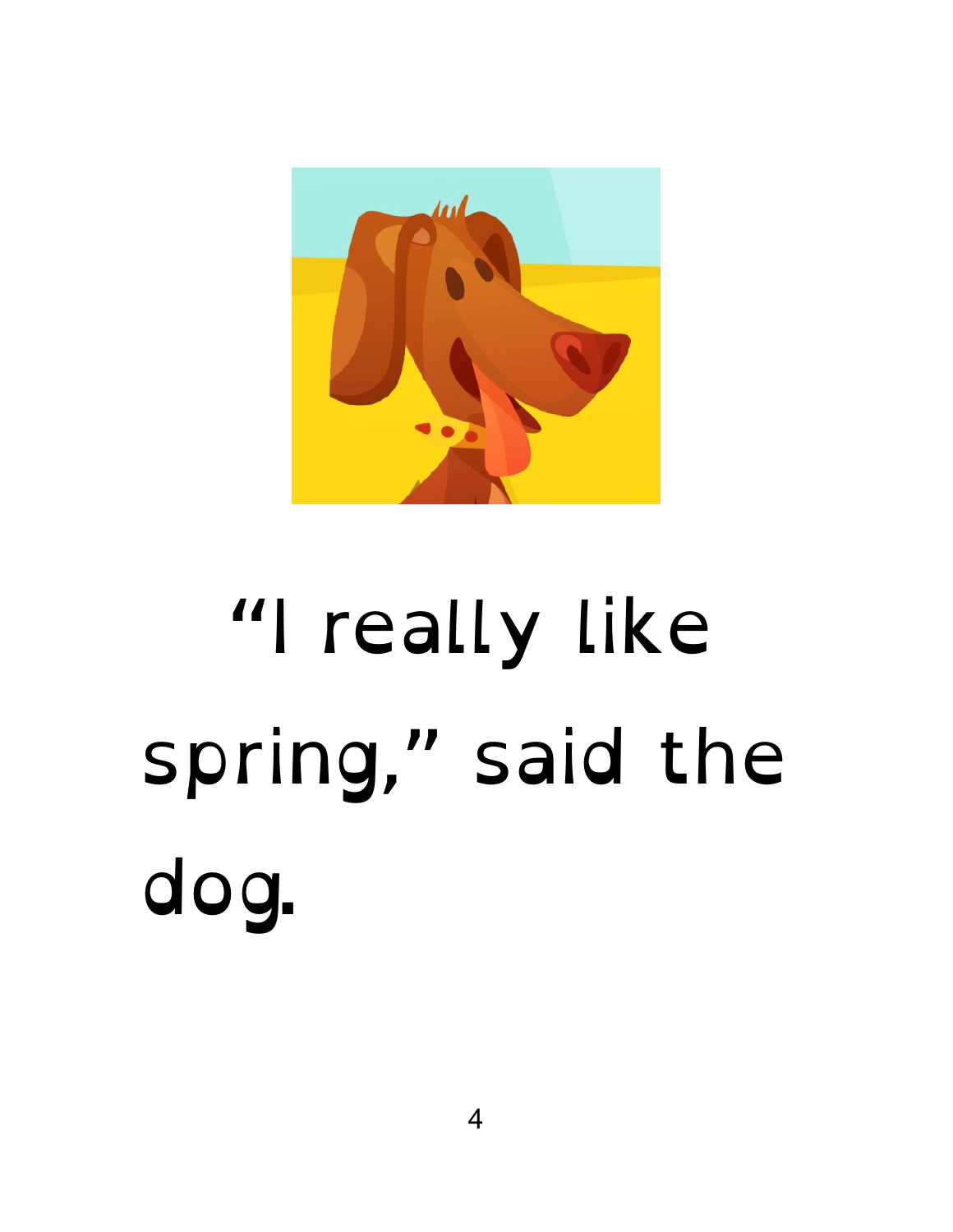

## "The grass grows well in the spring," said the cow.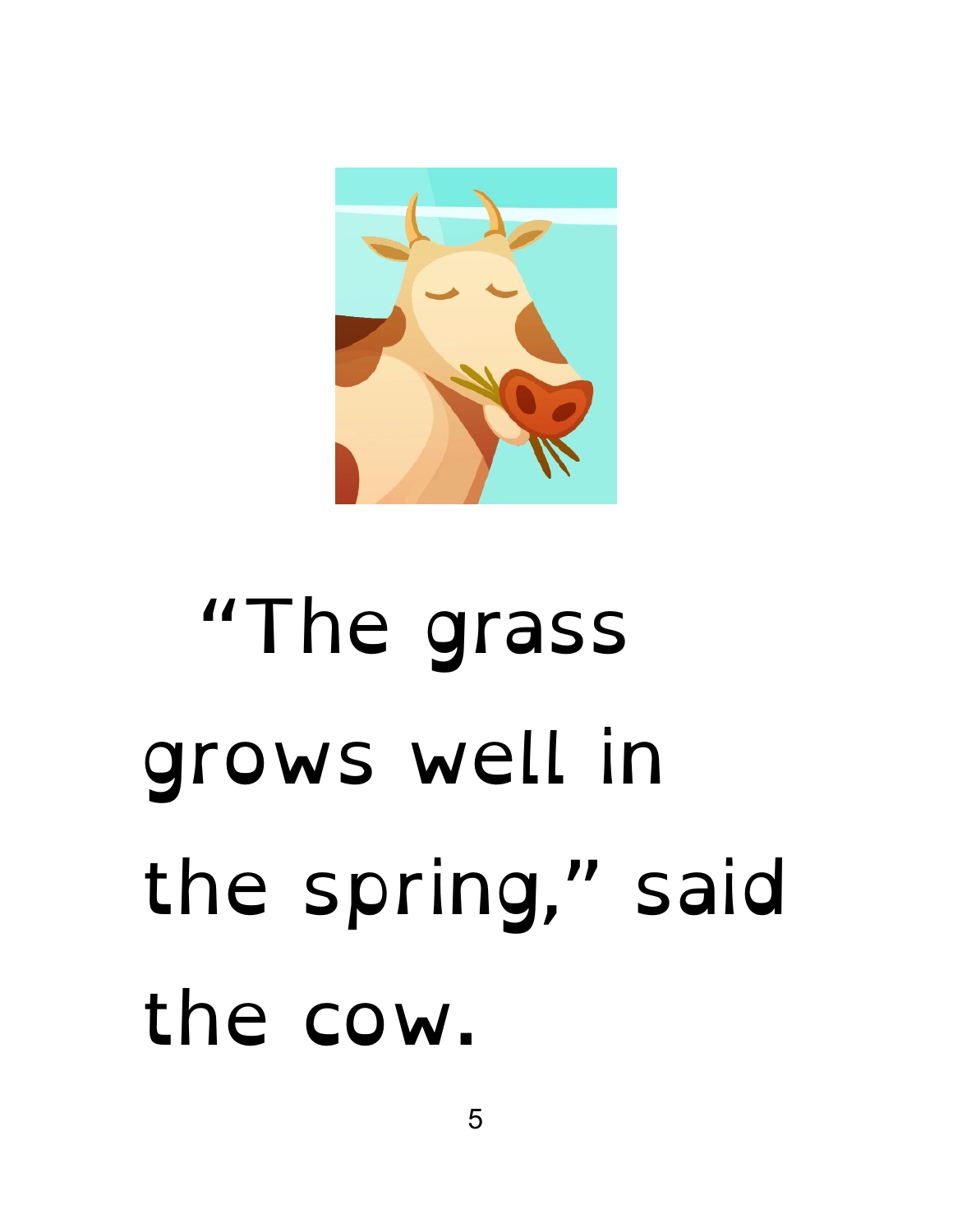

#### "Spring grass tastes great," said the horse.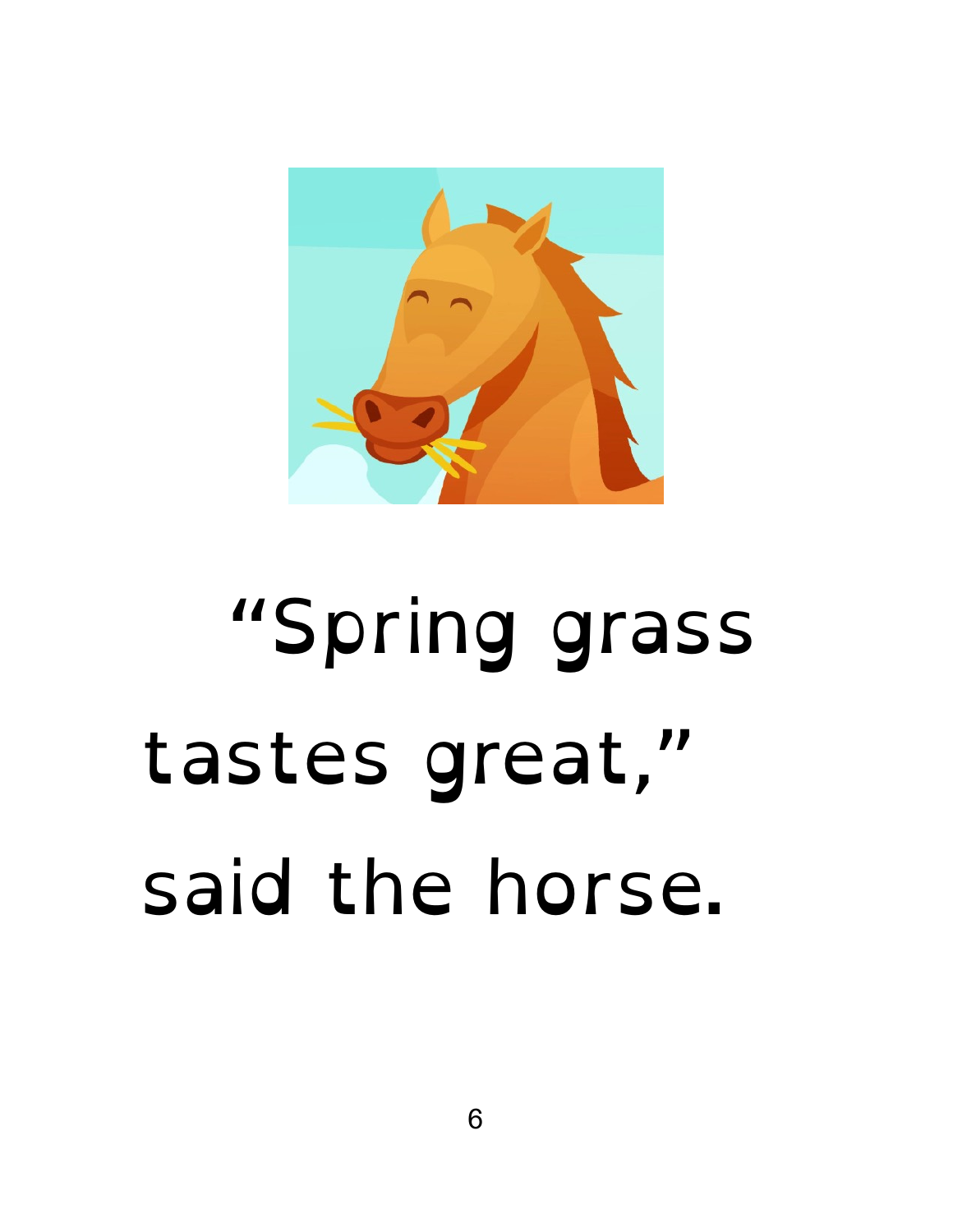## "I just love to eat grass in the spring," said the sheep.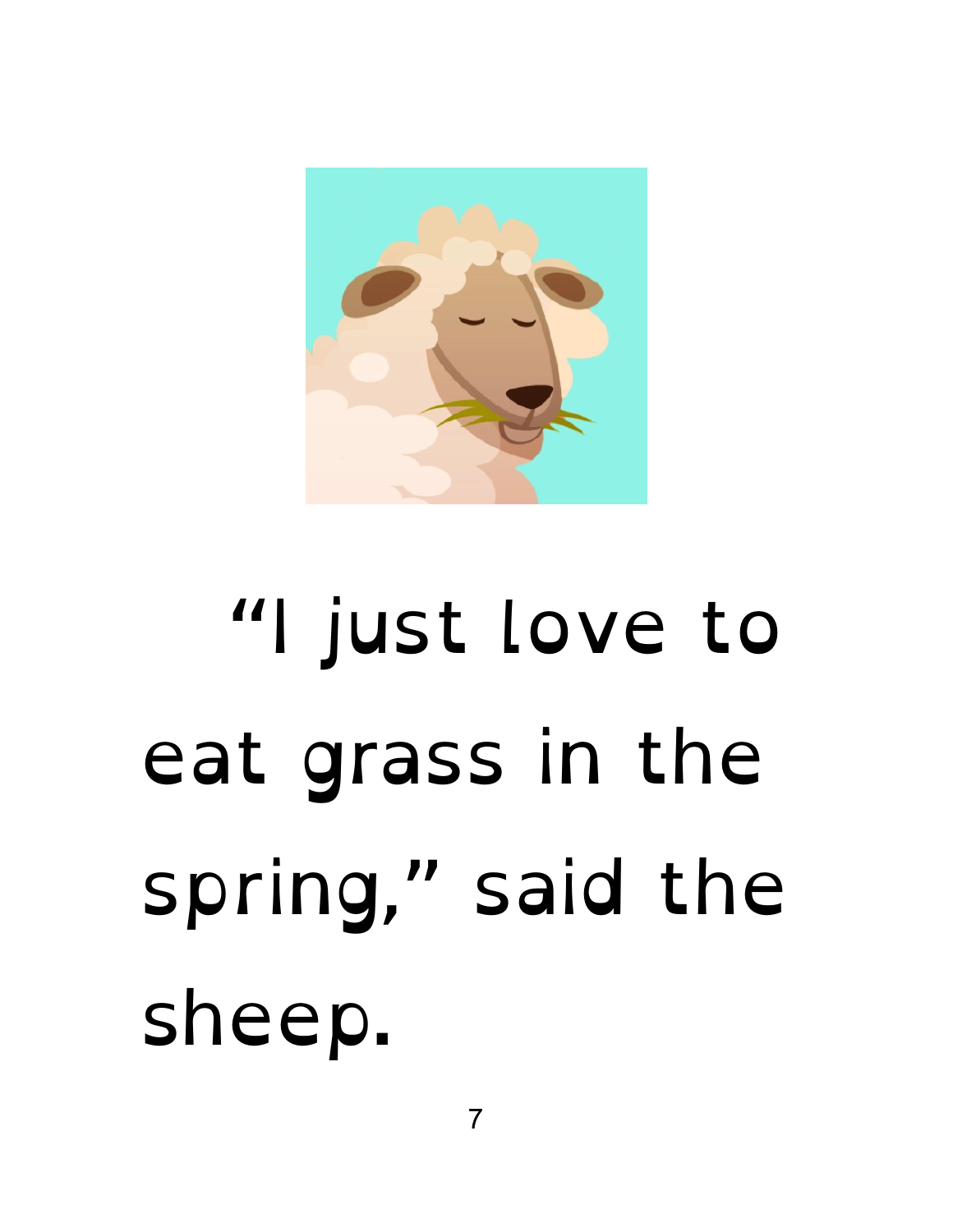

## "I like to hunt for bugs to eat in the spring," said the chicken.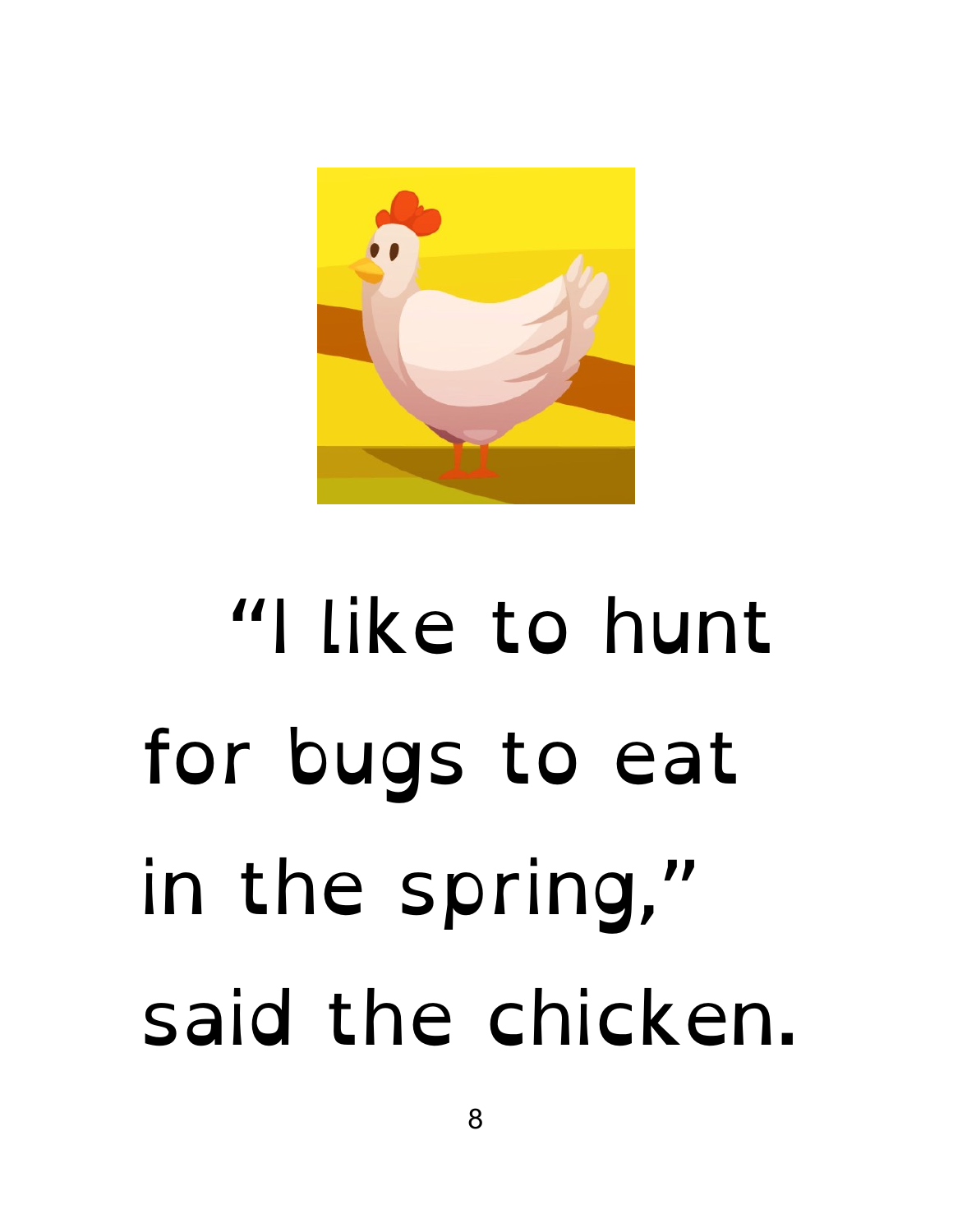

# "Spring is a great time of the year," said the pig.